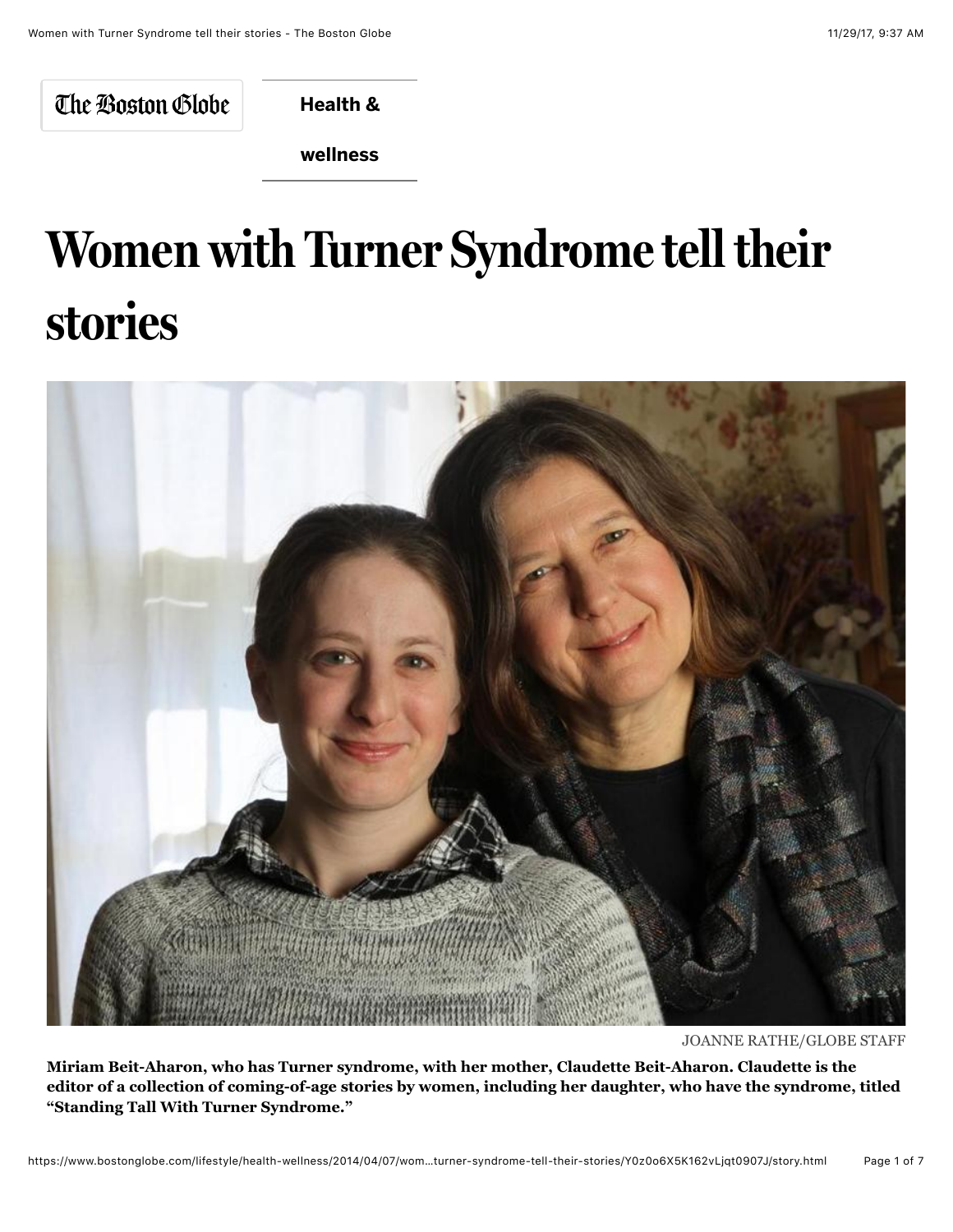## **By Alyssa Botelho** GLOBE STAFF APRIL 07, 2014

Most kids are thrown into puberty whether they like it or not. But Miriam Beit-Aharon, who has a rare genetic disorder, made a choice to enter womanhood.

Beit-Aharon has Turner syndrome, a disorder that stunts sexual development and causes infertility in about one in every 2,500 female births. She didn't start puberty until she began taking estrogen therapy in high school, a transition that the now 22 year-old wrote about in her application to the University of Massachusetts-Amherst, where she received her diploma last May.

Her application essay is now part of a collection of coming-of-age stories written by 18 women with the syndrome. Talking about Turner, Beit-Aharon says, means talking frankly about womanhood, sex, relationships, and raising kids — topics not all doctors discuss enough. The voices in the book "Standing Tall With Turner Syndrome" are meant to fill that silence.

"These girls want to know but they're afraid to ask," said Claudette Beit-Aharon, Miriam's mother and the editor of the book.

Our biological sex is determined by a pair of chromosomes — gene-carrying bundles inherited from our parents at the moment of conception. Boys get an X chromosome from mom and a Y chromosome from dad, while girls get an X from both. Those with Turner only have one functioning X chromosome. The second X chromosome is either abnormal or completely missing. More than 90 percent of women with Turner, which affects 70,000 in the US, lack normal ovarian function and have reduced fertility.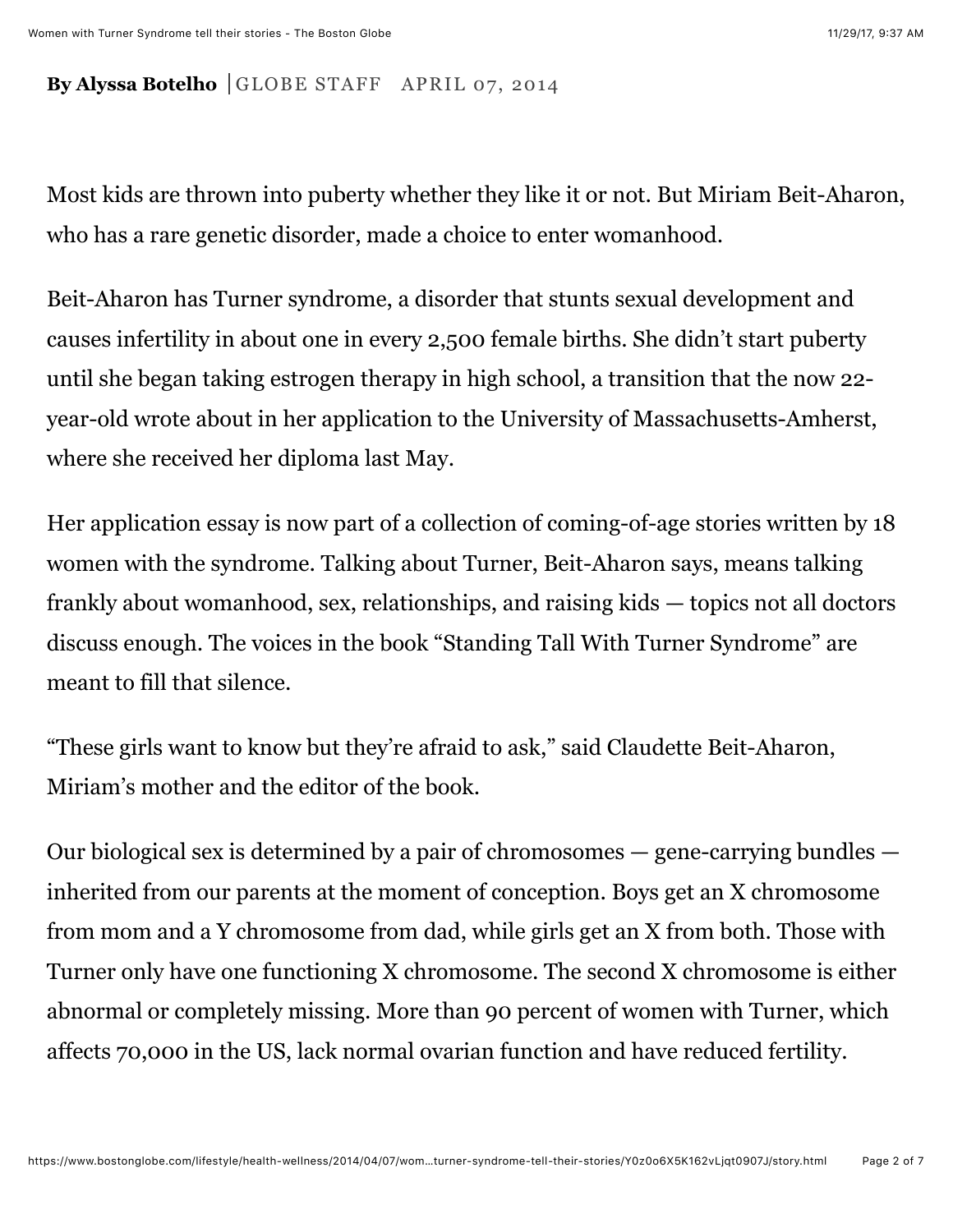Miriam Beit-Aharon was born full-term and healthy, but she was small at  $5\frac{1}{2}$  pounds and couldn't seem to gain any weight.

"She was eating like a horse but she wasn't doing anything with it," Claudette Beit-Aharon said. "And so the odyssey of trying to figure out what was wrong began."

As many doctors' visits passed and her friends grew taller, Miriam fit into the same coat four winters in a row. At age 9 she was 3 feet 8 inches tall, the size of a 4-year-old. That's when a savvy nurse at a new pediatrician's office urged Claudette to take Miriam to a pediatric endocrinologist. There, her chromosomes were mapped and it was discovered that she had a missing X chromosome.

Miriam Beit-Aharon now has no obvious outward signs of having Turner, except perhaps for her trademark short stature — she is now 5 feet tall. But a closer look reveals low-set ears, which give her recurring ear infections, a double row of eyelashes, and slightly crooked elbow joints. Others with Turner suffer from heart defects, kidney problems, hearing loss, and high blood pressure, and many have loose "webbed" skin at their necks due to inflammation at birth.

The majority of women with Turner have typical intelligence, though up to 5 percent suffer from severe



Approximately women and girls affected with TS in the US

of women with Turner syndrome who become pregnant suffer from complications, and

of those die from "aortic dissection," a rupture of the large vessel that carries oxygen-rich blood from the heart to the rest of the body. The rupture is caused by increasing blood flow of the fetus

More than have absence of normal ovarian function and reduced fertility, though a very few can spontaneously enter

puberty and become pregnant

have congenital heart defects such as a "bicuspid aortic valve," more commonly known as a heart murmur, and narrowing of the aorta.

suffer from hypothyroidism Other symptoms include short stature, frequent ear infections due to low-set ears, hearing loss, a low hairline, high blood pressure, loose "webbed" skin at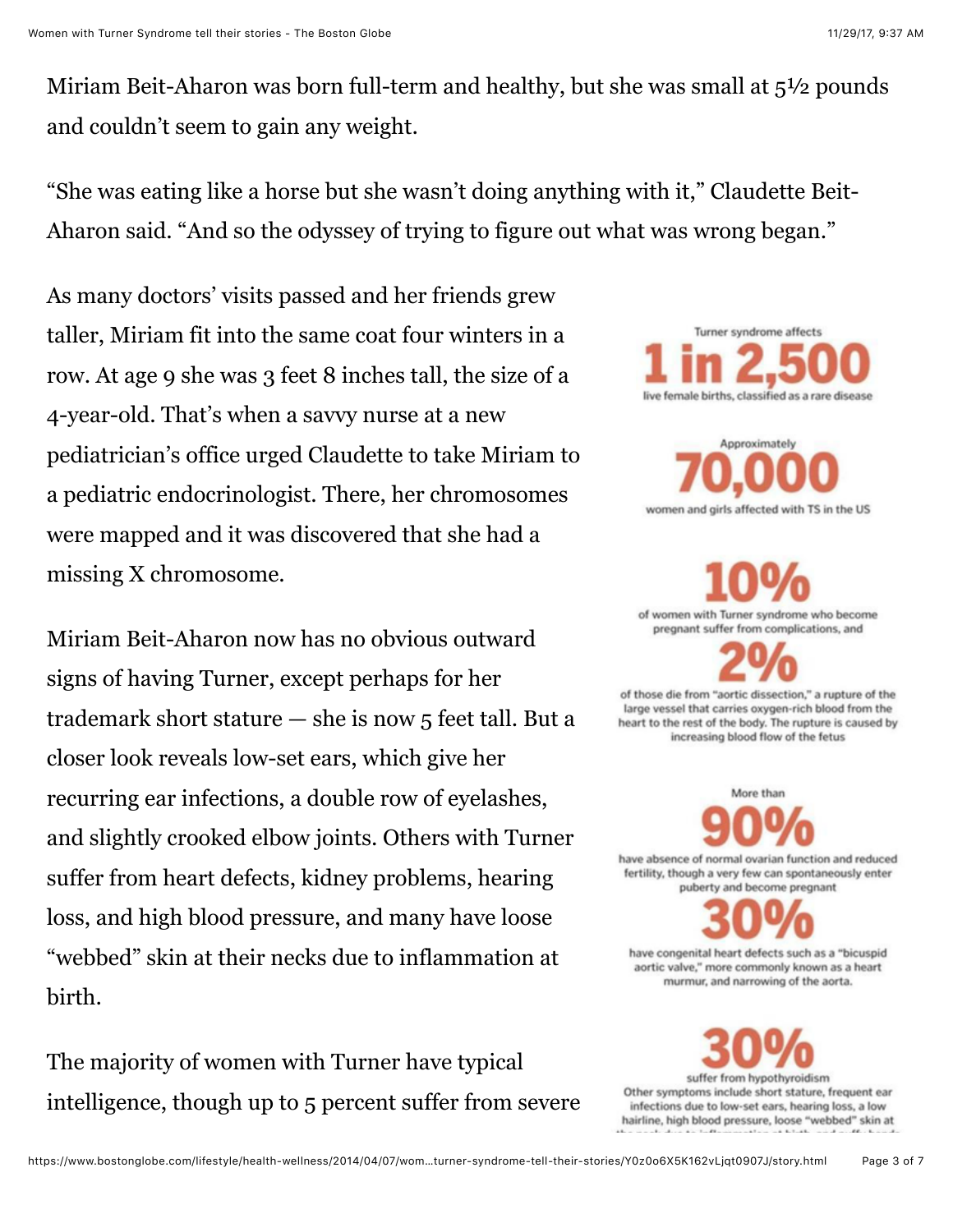the neck due to inflammation at birth, and purry nands and feet at birth

The majority of women with Turner have typical intelligence, though



of women with more severe forms of the disease can have major learning disabilities. Many girls have some trouble with math, spatial awareness skills such as following a map, and understanding nonverbal cues such as facial recognition

SOURCE: Turner Syndrome Society of the United States and the MGH Turner Syndrome clinic

learning disabilities. Some may have trouble with tasks that require spatial awareness. Some may also have trouble with math and understanding nonverbal cues.

Luckily, most symptoms associated with Turner can be remedied. Miriam Beit-Aharon began taking daily injections of growth hormone immediately after she was diagnosed, and later, an estrogen-progesterone

combination used in birth control pills to begin menstruating (though that doesn't reverse infertility). Women with Turner who suffer from heart and kidney complications undergo the same treatment as those who don't have the syndrome.

Less easily fixed are the social complications, said Marsha Davenport, a pediatric endocrinologist at the University of North Carolina.

"These girls overcome major health problems incredibly well," she said, but the hurdles of dating, developing a healthy sex life, and building families can be more difficult to overcome. "The social difficulties really do seem to trump everything else."

These were the challenges that Claudette Beit-Aharon, a part-time English teacher, asked to be addressed when she sought essays from women with Turner living in the US, Canada, and the United Kingdom. Eighteen women, age 22 to 58, answered the call. One talked frankly about her first time having sex and the path toward satisfying intimacy. A few described the disappointment of relationships that didn't work out. Some wrote about the jealousy of not being able to conceive children, others about the joys of marriage and adoption. Many included the stories of their diagnoses and milestones in their treatment.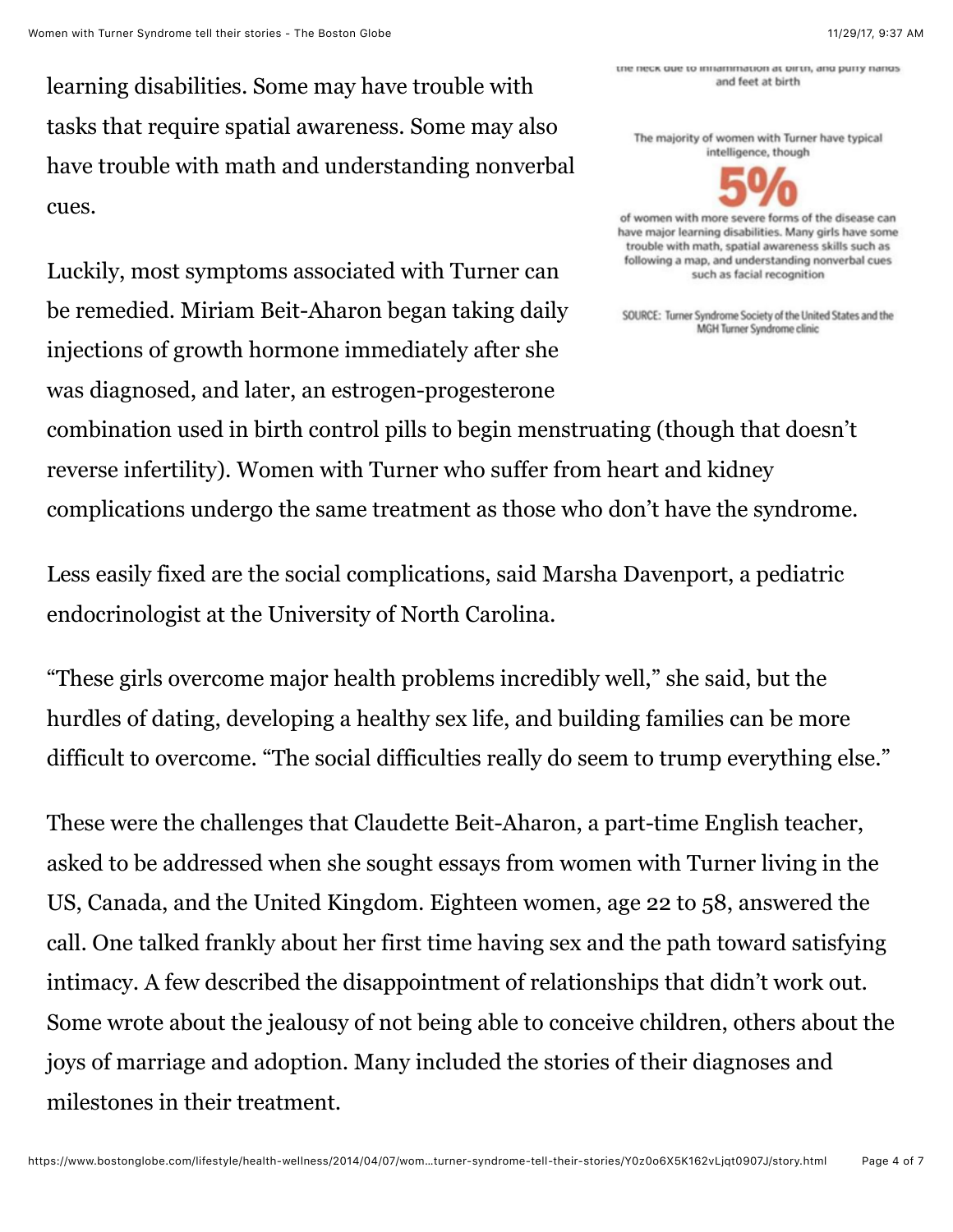One of the writers is Susan Lazar, a 53-year-old psychotherapist in Teaneck, N.J. Lazar had not met anyone else with Turner until she was in her late 40s, and had never written about her syndrome until Claudette Beit-Aharon's invitation. She decided to write about the hurdle of telling a romantic partner about having Turner.

"A few months after we started dating, me and my now husband were watching 'Raising Arizona,' a comedy about a couple who can't have kids, and I started to cry," Lazar said. With her husband's willingness to "find a way," she writes, they adopted two children, who are now 23 and 21.

She writes too, about what she calls "the whole sex thing."

"You're missing a chromosome and you can't get pregnant so you might feel less feminine, and that's a big deal," she said. "Psychologically there might be issues to work through, but physically our sex lives should be the same."

Joy Webster, a 48-year-old school librarian and English teacher in Quebec City, Canada, wrote about her life-long struggle to talk about Turner with her family.

"From such a young age I was taught to not talk about it, that nobody needs to know," she said. Her father, who died when she was 26, never knew she had the syndrome, and her brother did not know until just a few years ago. Her mother's long silence, Webster found out in 2010, was because she thought she had somehow caused her daughter's disorder.

"She felt this sense of shame for 45 years, and I didn't know," Webster said. Her mother's understanding that the disease is not inherited, Webster said, has been a first step in talking more openly about the syndrome.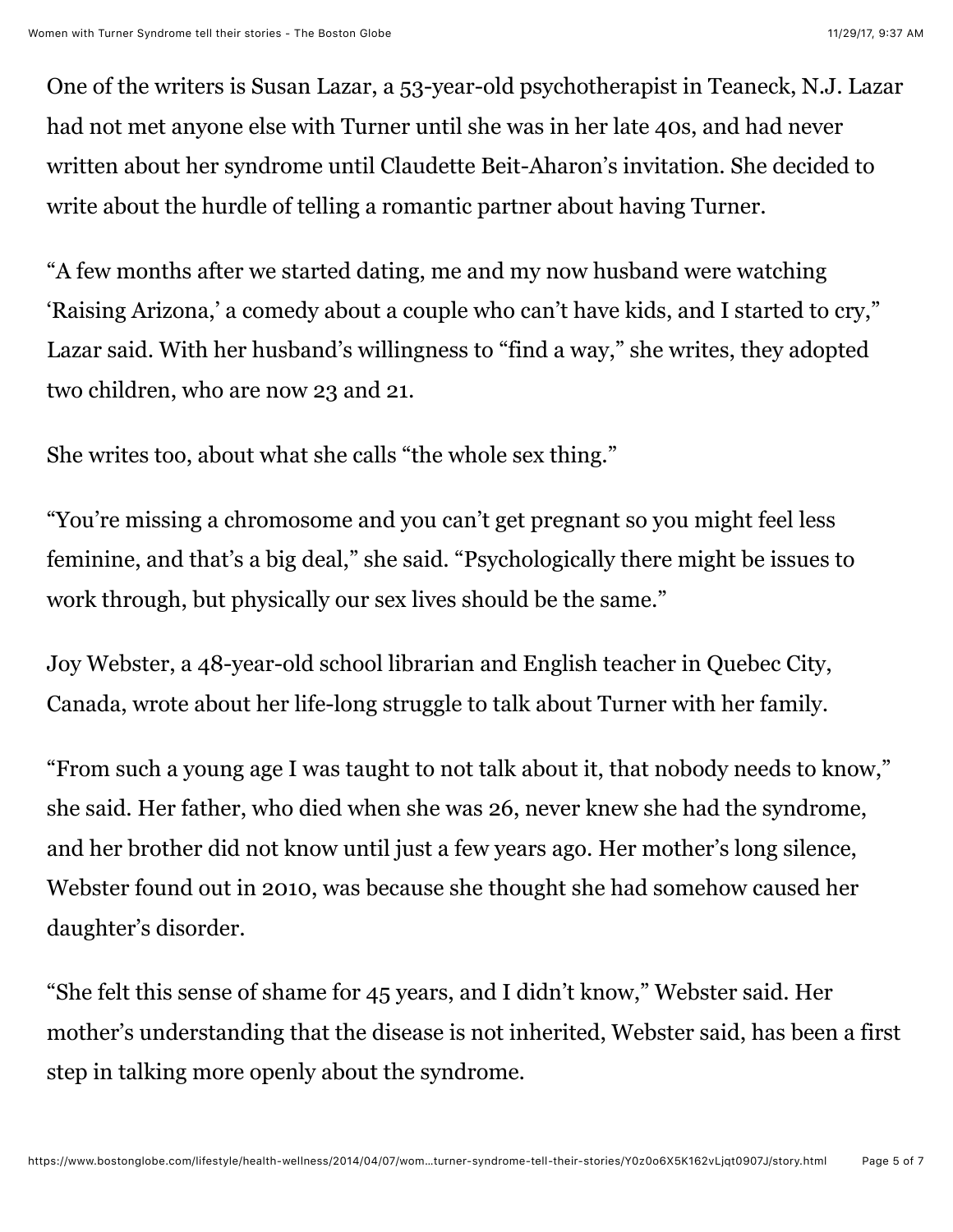Turner syndrome was first described in 1938 by University of Oklahoma endocrinologist Henry Turner, and the advent of chromosome-imaging techniques in 1959 led to an understanding of the missing X chromosome. But attention on the syndrome has faded as new technologies have allowed closer study of individual genes within chromosomes, said biologist David Page.

"I've watched in despair as Turner has fallen off the radar screen," said Page, who is the director of the Whitehead Institute at MIT and an expert on the sex chromosomes. All proceeds from the book "Standing Tall With Turner Syndrome" will go toward reinvigorating research.

Two questions, Page said, should be given special priority. The first is how the second X chromosome comes to be lost in a fertilized egg as it begins to divide and grow.

The second question is how that X chromosome, once lost, yields the features of Turner. Normal females all carry two X chromosomes, but mysteriously, only one is turned on in each of their cells. And men, who only have one X chromosome, don't suffer from Turner symptoms. The key, Page said, is to better understand the small fraction of genes that stay active on the "silenced" second X, and their equivalent genes on the Y chromosome.

Others are turning their attention to developing better therapies. Davenport, the pediatric endocrinologist, is leading a clinical trial to understand whether giving low amounts of growth hormone to girls with Turner immediately after birth, instead of in early childhood, can improve their early brain development. Geneticist Angela Lin is part of a team investigating whether in vitro fertilization (IVF) therapy is safe for women with Turner who want to get pregnant. She is a co-director of the Massachusetts General Hospital Turner Syndrome Clinic, where Miriam Beit-Aharon